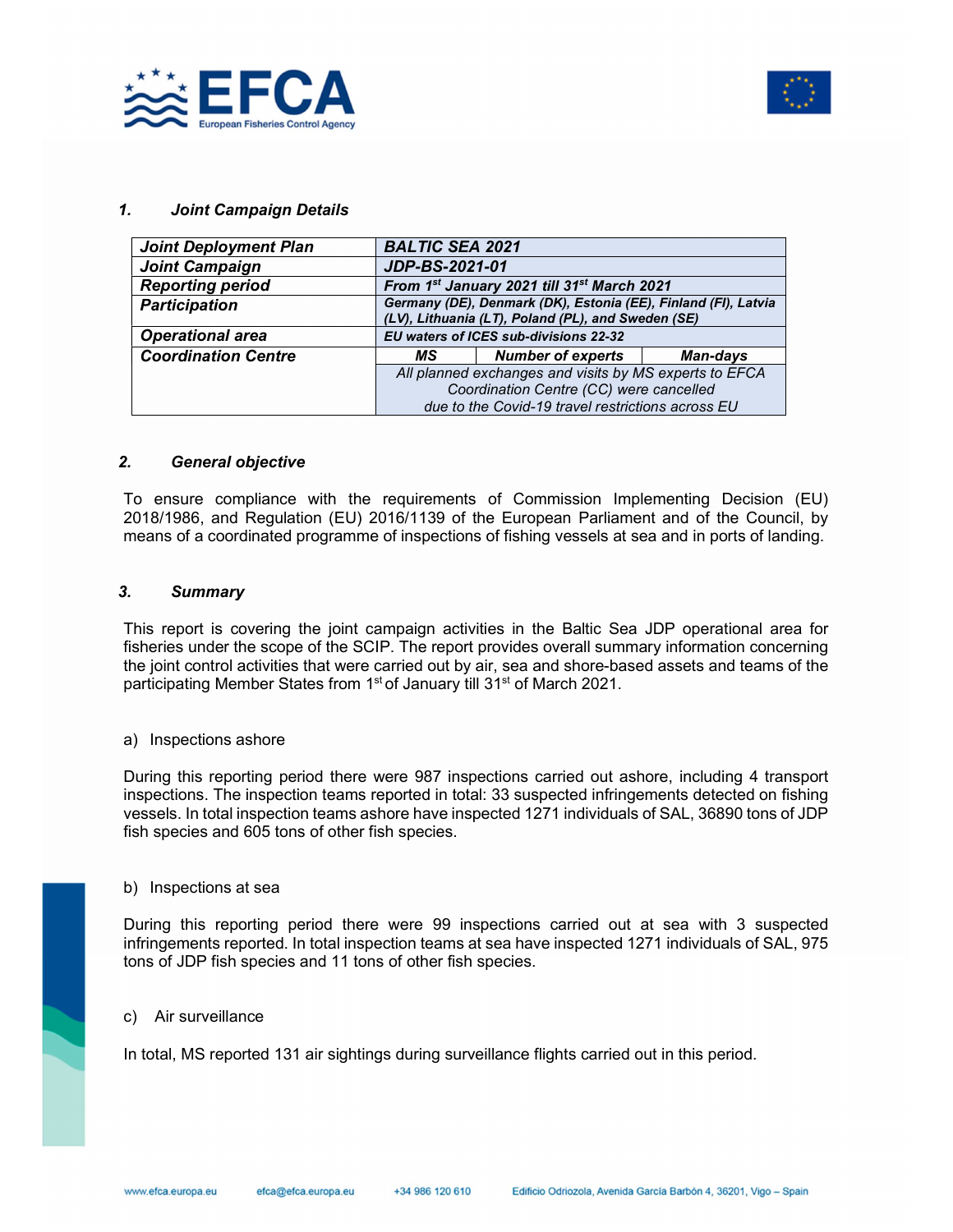#### ANNEX

# JDP-BS-2021-01 ACTIVITY RECORDS FOR THE REPORTING PERIOD<sup>1</sup>

## A. DEPLOYED CONTROL MEANS

| <b>MS</b>     | <b>FPV</b>  |                           | Aircraft       | <b>Exchanges of Inspectors</b> |                           |                             |                           |
|---------------|-------------|---------------------------|----------------|--------------------------------|---------------------------|-----------------------------|---------------------------|
|               | Days at sea |                           |                | Joint Teams at sea             |                           | Mixed Teams ashore          |                           |
|               | Core        | (days with<br>$events2$ ) | No. of Flights | Man-days<br><b>Deployed</b>    | Man-days<br><b>Hosted</b> | Man-days<br><b>Deployed</b> | Man-days<br><b>Hosted</b> |
| <b>MS</b>     | 181         | 30                        | 38             | $\blacksquare$                 | $\overline{\phantom{0}}$  | $\overline{\phantom{0}}$    |                           |
| <b>EFCA</b>   | ۰           | -                         | -              | ۰                              |                           | -                           |                           |
| <b>TOTALS</b> | 181         | 30                        | 38             |                                |                           |                             |                           |

### B. JOINT CONTROL ACTIVITIES

|                        |                                       | <b>TOTAL</b> |
|------------------------|---------------------------------------|--------------|
|                        | Sightings reported by aircraft        | 131          |
| <b>SURVEILLANCE</b>    | Sightings reported by FPV             | 197          |
| <b>SEA ACTIVITIES</b>  | Number of inspections by FPV          | 99           |
|                        | Number of targeted inspections by FPV | 12           |
|                        | Number of inspections in MS           | 983          |
| <b>LAND ACTIVITIES</b> | Number of targeted inspections in MS  | 43           |
| <b>TRANSPORT</b>       | Number of inspections in MS           |              |

<sup>&</sup>lt;sup>1</sup> As reported in daily SITREP to CCiC

 $^2$  for associated FPV the day at sea information is provided on a basis of the count of the total of days at sea with at least one event (sighting, inspection) that was carried out by associated patrol vessels during the reporting period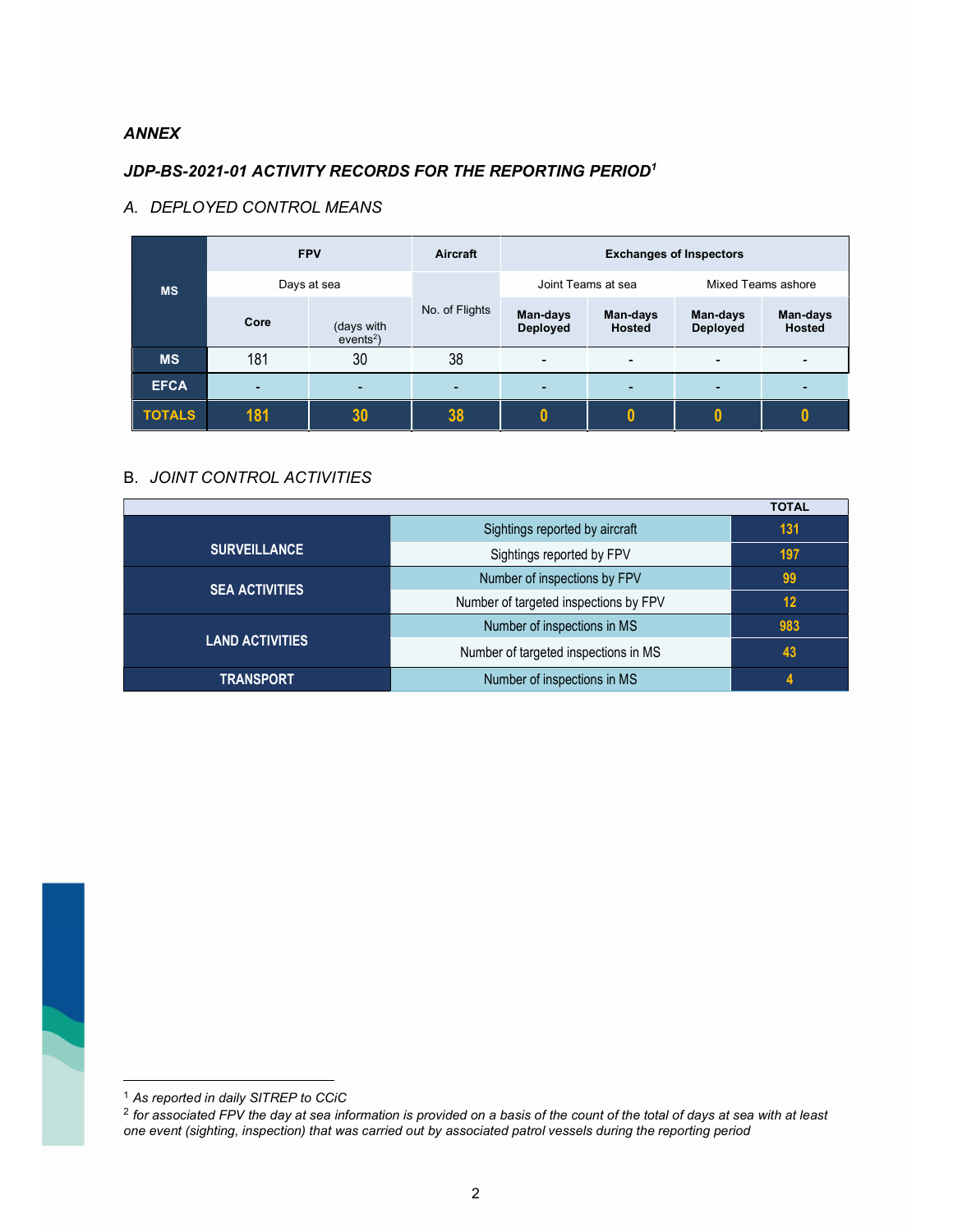## C. RESULTS OF CONTROL ACTIVITIES

|                  |                                                         | TOTAL          |
|------------------|---------------------------------------------------------|----------------|
| <b>SEA</b>       | Number of F/V inspected by FS                           | 99             |
|                  | Number of F/V with detected apparent infringement       | $\overline{2}$ |
|                  | % of inspected F/V with apparent detected infringement  | 2.02           |
|                  | Total number of apparent infringements detected         | $\mathbf{3}$   |
|                  | Total number of targeted inspections                    | 12             |
|                  | Total number of targeted inspections with infringements |                |
|                  | Number of F/V inspected by FS                           | 983            |
|                  | Number of F/V with detected apparent infringement       | 32             |
|                  | % of inspected F/V with apparent detected infringement  | 3.26           |
| <b>LAND</b>      | Total number of apparent infringements detected         | 33             |
|                  | Total number of targeted inspections                    | 43             |
|                  | Total number of targeted inspections with infringements | $\mathbf{0}$   |
|                  | Number of transport inspections                         | 4              |
|                  | Number of F/V with detected apparent infringement       | $\bf{0}$       |
|                  | % of inspected F/V with apparent detected infringement  | 0.00           |
| <b>TRANSPORT</b> | Total number of apparent infringements detected         | 0              |
|                  | Total number of targeted inspections                    | $\bf{0}$       |
|                  | Total number of targeted inspections with infringements | O              |

# D. TYPE OF INFRINGEMENTS DETECTED DURING THE JOINT CONTROL OPERATIONS

|     |                                                                                                                                                           | <b>TOTALS</b>  |
|-----|-----------------------------------------------------------------------------------------------------------------------------------------------------------|----------------|
| 01  | Not fulfilling of obligations to record and report catch or catch related data, including data to be transmitted by<br>satellite vessel monitoring system | 28             |
| 011 | Failure to respect Effort Control Regime                                                                                                                  |                |
| 012 | Failure to comply with rules regarding transhipment or operations involving 2 or more vessels                                                             |                |
| 013 | Falsifying logbook, landing decs, sales notes, transfer declaration, transport docs or failure to keep or submit these documents,<br>as required          | 22             |
| 014 | Tampering with VMS or non-functioning VMS                                                                                                                 | 1              |
| 015 | Operate without VMS, ERS or AIS system                                                                                                                    |                |
| 016 | Failure to comply with notification provisions (Exit, Entry, landings, transhipments, catches, pre-notification, etc.)                                    | 5              |
| 02  | Use of prohibited or non-compliant gear according to EU legislation                                                                                       |                |
| 021 | Use of prohibited or non-compliant fishing gear                                                                                                           |                |
| 022 | Use of prohibited fishing method                                                                                                                          |                |
| 03  | Falsification or concealing of markings, identity, or registration                                                                                        |                |
| 031 | Falsifying, deleting, or concealing the markings, identity, or registration of a fishing vessel                                                           |                |
| 032 | Fishing gear with incorrect or no marks                                                                                                                   |                |
| 04  | Concealing, tampering or disposal of evidence                                                                                                             |                |
| 041 | Concealing, tampering or disposal of evidence relating to an investigation                                                                                |                |
| 05  | Taking on board, transhipping, or landing of undersized fish                                                                                              | $\overline{2}$ |
| 051 | Taking on board, transhipping, or landing of undersized fish in contravention of the legislation in force                                                 | 2              |
| 07  | Fishing without a valid licence, authorisation, or permit                                                                                                 |                |
| 071 | Fishing without a valid licence, fishing permit or authorisation or with falsified documentation                                                          |                |